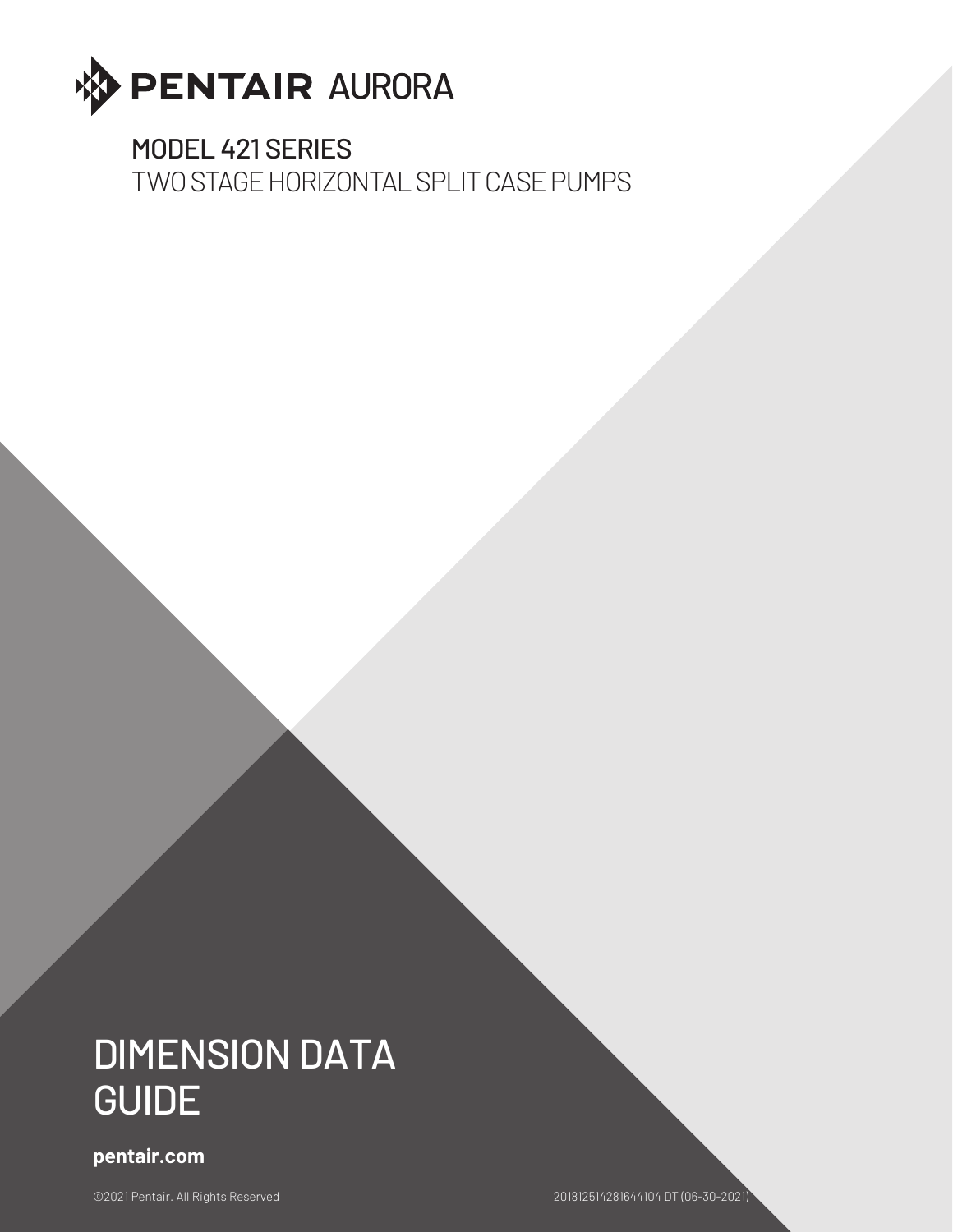### **TABLE OF CONTENTS**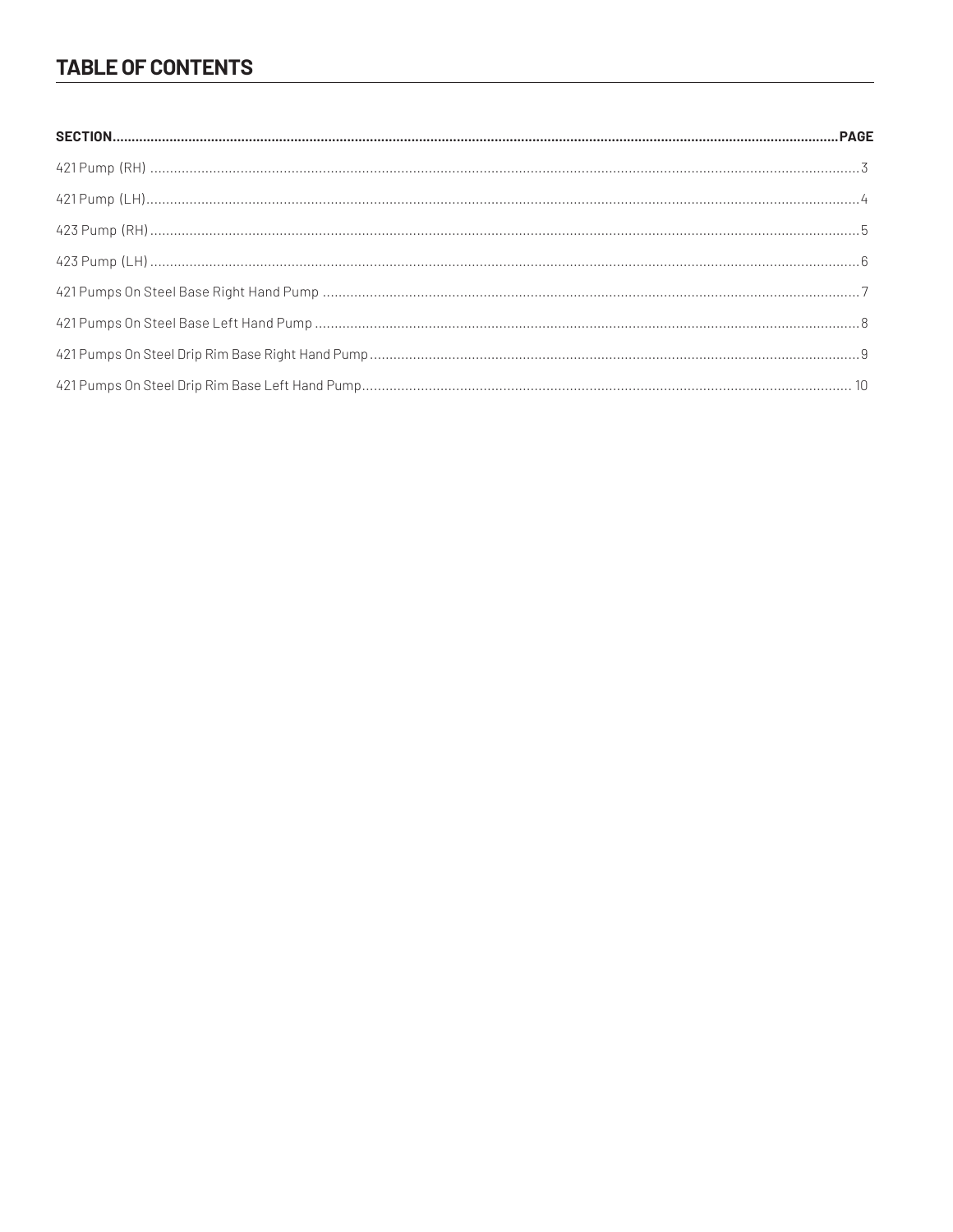

1. All dimensions are in inches (mm).

2. Dimensions may vary  $\pm 3/8$ " (10).

3. Not for construction purposes unless certified.

4. Suction & discharge flanges - American Standard flat face.

5. \*5x5x12 and 6x6x12 Standard 150# Suction Flanges &

300# Discharge Flanges.

6. †5x5x12 and 6x6x12 Opt. 300# Flanges.

|  | STD. 125# SUCTION<br><b>FLANGES &amp; 250#</b><br><b>DISCHARGE FLANGES*</b> | OPT. 250# FLANGES† |
|--|-----------------------------------------------------------------------------|--------------------|

Supersedes Section 420 Page 201

# **RIGHT HAND PUMP DIMENSIONS**

|              | <b>PUMP SIZE</b> |                     |                 |             |             |                     |                    |             |             |                    |                     |                    |                    |                   |                   |                     |             |                    |                   |             |             |                     |                     |                               |
|--------------|------------------|---------------------|-----------------|-------------|-------------|---------------------|--------------------|-------------|-------------|--------------------|---------------------|--------------------|--------------------|-------------------|-------------------|---------------------|-------------|--------------------|-------------------|-------------|-------------|---------------------|---------------------|-------------------------------|
| <b>DISCH</b> | <b>SUCTION</b>   | CASE<br><b>BORE</b> | POWER<br>SERIES |             | B           |                     |                    | G           | н           | M                  | 0                   | R                  |                    | U                 |                   | W                   |             |                    | AA                | AB          | AC          | AD                  | <b>CP</b>           | YY                            |
|              | $2-1/2$          | 12                  |                 | (203)       | 10<br>(254) | (229)               | $3-1/2$<br>(89)    | 3/4<br>(19) | 5/8<br>(16) | $4 - 3/4$<br>(121  | 19<br>(483)         | (102)              | (102)              | 1/8<br>(29)       | $2 - 3/4$<br>(70) | $15-3/4$<br>(400)   | 10<br>(254  | $5 - 1/2$<br>(140) | (5]               | 1/4<br>(6)  | 1/8<br>(3)  | $10-1/2$<br>(268)   | $26 - 1/4$<br>(667  | $10 - 1/4$<br>(260)           |
| $2 - 1/2$    |                  | 12                  |                 | (203)       | 10<br>(254) | (229)               | $3 - 1/2$<br>(89)  | 3/4<br>(19) | 5/8<br>(16) | $5 - 3/8$<br>(137) | (483)               | (102)              | (102)              | 1/8<br>(29)       | $2 - 3/4$<br>(70) | $15 - 7/8$<br>(403) | (279)       | $5 - 1/2$<br>(140) | (51)              | 1/4<br>(6)  | /8<br>(3)   | $10 - 1/2$<br>(268) | $26 - 1/4$<br>(667) | $\overline{\rm{11}}$<br>(279) |
| 3            |                  | 14                  | 3               | 10<br>(254) | 12<br>(305) | 10<br>(254)         | $4-1/4$<br>(108)   | 7/8<br>(22) | 3/4<br>(19) | $6 - 3/4$<br>(171) | 21<br>(533)         | (127)              | $4 - 1/2$<br>(114) | $1-3/8$<br>(35)   | (76)              | $18-3/4$<br>(476)   | 12<br>(305) | (152)              | (51)              | 3/8<br>(10) | 3/16<br>(5) | 12<br>(305)         | 31<br>(787)         | $12 - 3/8$<br>(314)           |
|              |                  | 15                  | 3               | 10<br>(254) | 12<br>(305) | (279)               | $4-1/4$<br>(108)   | 7/8<br>(22) | 3/4<br>(19) | $7 - 1/8$<br>(181) | 23<br>(584)         | (127)              | (127)              | $1-3/8$<br>(35)   | (76)              | $18 - 7/8$<br>(479) | 13<br>(330) | $6 - 1/2$<br>(165) | (51)              | 3/8<br>(10) | 3/16<br>(5) | 12<br>(305)         | 31<br>(787          | $13 - 1/2$<br>(343)           |
|              |                  | 12                  | 4А              | 15<br>(381  | 16<br>(305) | 14<br>(356)         | $6 - 1/2$<br>(165) | (25)        | 7/8<br>(22) | $6 - 5/8$<br>(168) | $24 - 1/4$<br>(616) | (178)              | (178)              | $1 - 1/2$<br>(38) | $3 - 5/8$<br>(92) | $20 - 7/8$<br>(530) | 13<br>(330) | (178)              | $2 - 1/2$<br>(64) | 3/8<br>(10) | 3/16<br>(5) | $12 - 1/2$<br>(318) | $35 - 3/8$<br>(899) | 13<br>(330)                   |
|              | h                | 15                  | 4               | 12<br>(305) | 14<br>(356) | 12-1/21<br>(318)    | (127)              | (25)        | 7/8<br>(22) | $9 - 1/8$<br>(232) | $24 - 1/2$<br>(622) | (152)              | $5 - 1/2$<br>(140) | 1/2<br>(38)       | $3 - 1/2$<br>(89) | $21 - 1/8$<br>(537) | 15<br>(38]  | $7 - 1/2$<br>(191) | (51)              | 3/8<br>(10) | 3/16<br>(5) | 13<br>(330)         | $34 - 1/2$<br>(876) | 15-7/16<br>(392)              |
| h            | h                | 12                  | 5Α              | 16<br>(406) | 19<br>(483) | 15<br>(381)         | (178)              | (25)        | 7/8<br>(22) | $7 - 1/2$<br>(191) | $26 - 1/4$<br>(667) | $8 - 1/2$<br>(216) | 8<br>(203)         | 1-3/4<br>(44)     | (102)             | $22 - 7/8$<br>(58]  | 14<br>(356) | (203)              | $2 - 3/4$<br>(70) | 3/8<br>(10) | 3/16<br>(5) | $12-3/4$<br>(324)   | $38 - 1/2$<br>(978) | 14<br>(356)                   |
| h            | 8                |                     |                 | 12<br>(305) | 14<br>(356) | $14 - 3/4$<br>(375) | (127)              | (25)        | 7/8<br>(22) | (279               | $28 - 1/4$<br>(718) | (152)              | (178)              | 1-3/4<br>(44)     | (102)             | $24-1/2$<br>(622)   | 16<br>(406) | (229)              | $2 - 7/8$<br>(73) | 3/8<br>(10) | 3/16<br>(5) | 15<br>(381)         | 38<br>(965)         | $16 - 1/2$<br>(419)           |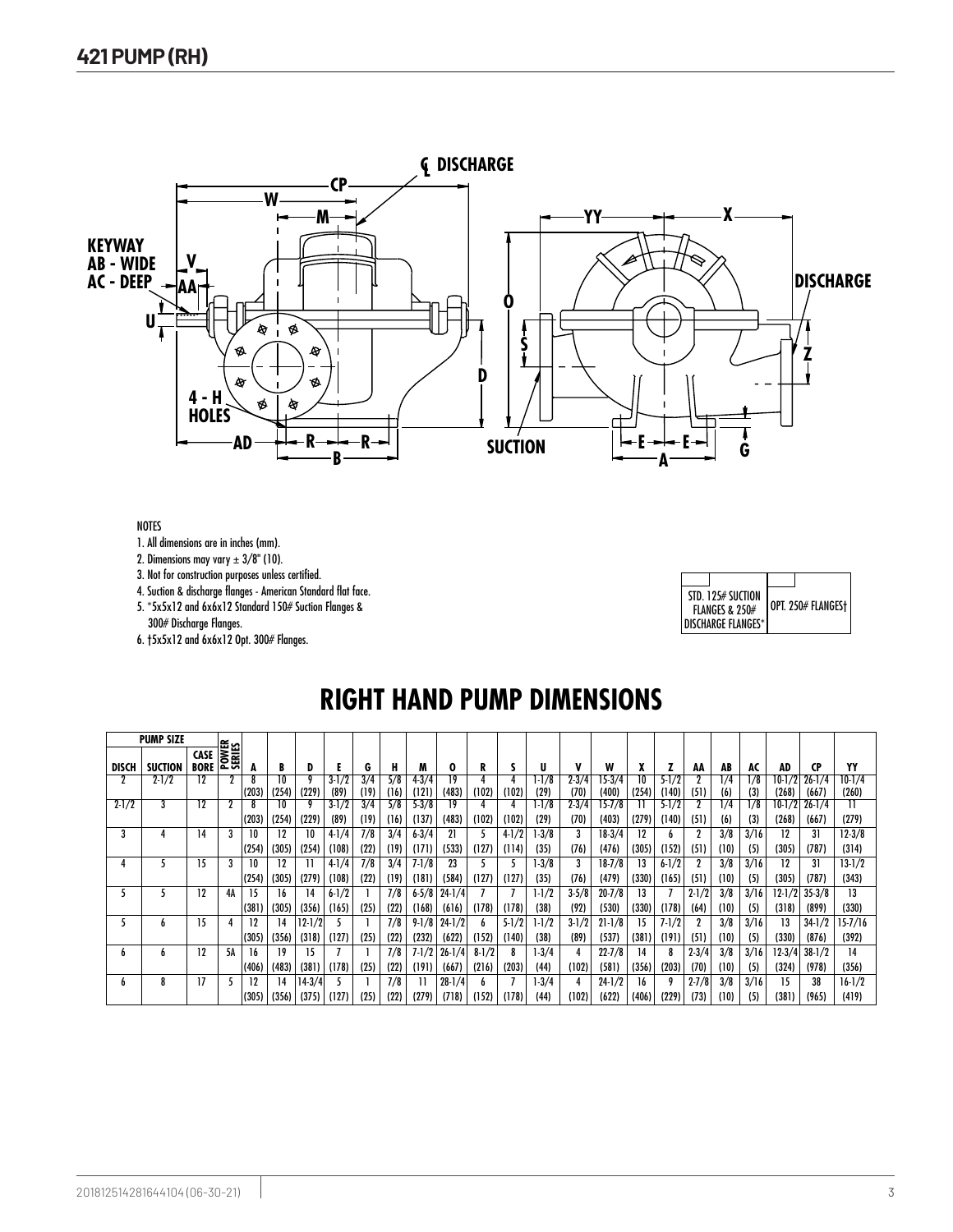

- 1. All dimensions are in inches (mm).
- 2. Dimensions may vary  $\pm 3/8$ " (10).
- 3. Not for construction purposes unless certified.
- 4. Discharge and suction flanges American standard flat face.
- 5. \*5x5x12 and 6x6x12 Standard 150# Suction Flanges &

300# Discharge Flanges. 6. †5x5x12 and 6x6x12 Opt. 300# Flanges.

| STD. 125# SUCTION<br>FLANGES & 250# DIS- OPT. 250# FLANGES+<br>CHARGF FLANGFS* |  |
|--------------------------------------------------------------------------------|--|

### **LEFT HAND PUMP DIMENSIONS**

|              | <b>PUMP SIZE</b> |                            |                 |       |            |        |                   |             |             |                   |             |           |           |               |                   |                |             |                    |           |            |            |                 |                     |                   |
|--------------|------------------|----------------------------|-----------------|-------|------------|--------|-------------------|-------------|-------------|-------------------|-------------|-----------|-----------|---------------|-------------------|----------------|-------------|--------------------|-----------|------------|------------|-----------------|---------------------|-------------------|
| <b>DISCH</b> | <b>SUCTION</b>   | <b>CASE</b><br><b>BORE</b> | POWER<br>SERIES | А     | B          |        |                   | G           | Н           | M                 | 0           | R         |           | U             | v                 | W              | ^           |                    | AA        | AB         | AC         | AD              | <b>CP</b>           | YY                |
|              | $2 - 1/2$        | 12                         | 2               | (203) | 10<br>(254 | (229)  | $3 - 1/2$<br>(89) | 3/4<br>(19) | 5/8<br>(16) | $4 - 3/4$<br>(121 | 19<br>(483) | (102)     | (102)     | 1-1/8<br>(29) | $2 - 3/4$<br>(70) | 13-1/4<br>(337 | 10<br>(254) | $5 - 1/2$<br>(140) | (5]       | 1/4<br>(6) | 1/8<br>(3) | 10-1/2<br>(268) | $26 - 1/4$<br>(667) | $10-1/4$<br>(260) |
| $2 - 1/2$    |                  | 12                         |                 |       | 10         |        | $3 - 1/2$         | 3/4         | 5/8         | $5 - 3/8$         | 19          |           |           | 1-1/8         | $2 - 3/4$         | $13-1/8$       |             | $5 - 1/2$          |           | 1/4        | 1/8        | 10-1/2          | $26 - 1/4$          | $\overline{11}$   |
|              |                  |                            |                 | (203) | (254)      | (229)  | (89)              | (19)        | (16)        | (137              | (483)       | (102)     | (102)     | (29)          | (70)              | (333)          | (279)       | (140)              | (51)      | (6)        | (3)        | (268)           | (667)               | (279)             |
| 3            |                  | 14                         |                 | 10    | 12         | 10     | $4-1/4$           | 7/8         | 3/4         | $6 - 3/4$         | 21          |           | $4-1/2$   | $-3/8$        |                   | 15-1/4         | 12          |                    |           | 3/8        | 3/16       | 12              | 31                  | $12 - 3/8$        |
|              |                  |                            |                 | (254) | (305)      | (254)  | (108)             | (22         | (19)        | (171)             | (533)       | (127)     | (114)     | (35)          | (76)              | (387)          | (305)       | (152)              | (5]       | (10)       | (5)        | (305)           | (787)               | (314)             |
|              |                  | 15                         |                 | 10    | 12         |        | $4-1/4$           | 7/8         | 3/4         | $7 - 1/8$         | 23          |           |           | $-3/8$        |                   | 15-1/8         | 13          | $6 - 1/2$          |           | 3/8        | 3/16       | 12              | 31                  | 13-1/2            |
|              |                  |                            |                 | (254) | (305)      | (279)  | (108)             | (22         | (19)        | (181)             | (584)       | (127)     | (127)     | (35)          | (76)              | (384)          | (330)       | (165)              | (5]       | (10)       | (5)        | (305)           | (787                | (343)             |
| י            |                  | 12                         | 4А              | 15    | 16         | 14     | $6 - 1/2$         |             | 7/8         | $6 - 5/8$         | $24 - 1/4$  |           |           | 1-1/2         | $3 - 5/8$         | $18-1/8$       | 13          |                    | $2 - 1/2$ | 3/8        | 3/16       | 12-1/2          | $35 - 3/8$          | 13                |
|              |                  |                            |                 | (381  | (305)      | (356)  | (165)             | (25)        | (22)        | (168)             | (616)       | (178)     | (178)     | (38)          | (92)              | (460)          | (330)       | (178)              | (64)      | (10)       | (5)        | (318)           | (899)               | (330)             |
| נ            | h                | 15                         |                 | 12    | 14         | 12-1/2 |                   |             | 7/8         | $9-1/8$           | $24 - 1/2$  |           | $5 - 1/2$ | 1-1/2         | $3-1/2$           | 16-7/8         | 15          | $7 - 1/2$          |           | 3/8        | 3/16       | 13              | 34-1/2              | 15-7/16           |
|              |                  |                            |                 | (305) | (356)      | (318)  | (127)             | (25)        | (22)        | (232)             | (622)       | (152)     | (140)     | (38)          | (89)              | (429)          | (38)        | (191)              | (51)      | (10)       | (5)        | (330)           | (876)               | (392)             |
| b            | h                | 12                         | 5А              | 16    | 19         | 15     |                   |             | 7/8         | 7-1/2             | $26 - 1/4$  | $8 - 1/2$ | 8         | $-3/4$        |                   | $19 - 5/8$     | 14          |                    | $2 - 3/4$ | 3/8        | 3/16       | 12-3/4          | $38 - 1/2$          | 14                |
|              |                  |                            |                 | (406) | (483)      | (381)  | (178)             | (25)        | (22)        | (191)             | (667)       | (216)     | (203)     | (44)          | (102)             | (498)          | (356)       | (203)              | (70)      | (10)       | (5)        | (324)           | (978)               | (356)             |
| b            | 8                | 17                         |                 | 12    | 14         | 14-3/4 |                   |             | 7/8         |                   | $28 - 1/4$  |           |           | $1-3/4$       |                   | $17 - 1/2$     | 16          |                    | $2 - 7/8$ | 3/8        | 3/16       | 15              | 38                  | $16-1/2$          |
|              |                  |                            |                 | (305) | (356)      | (375)  | (127)             | (25)        | (22)        | (279)             | (718)       | (152)     | (178)     | (44)          | (102)             | (445)          | (406)       | (229)              | (73)      | (10)       | (5)        | (381)           | (965)               | (419)             |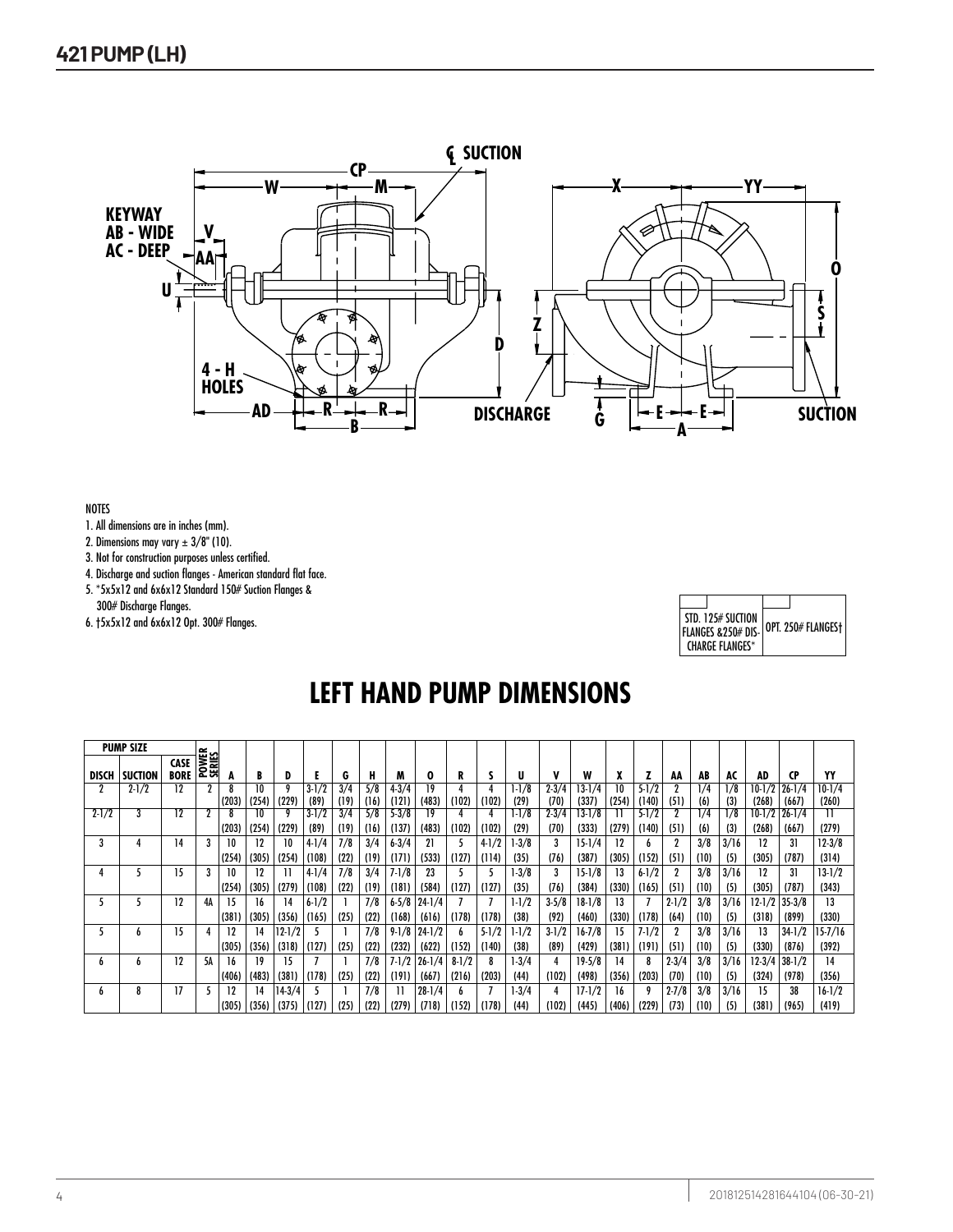

- 1. All dimensions are in inches (mm).
- 2. Dimensions may vary  $\pm 3/8$ " (10).
- 3. Not for construction purposes unless certified.
- 4. Coupling gap may vary 1/8" to 1".
- 5. Conduit box is shown in approximate location. Dimensions are not specified as they vary with each motor manufacturer.
- 6. Discharge and suction flanges American Standard flat face.

| STD. 125# SUCTION<br> FLANGES & 250# DIS-<br>CHARGE FLANGES | OPT. 250# FLANGES |
|-------------------------------------------------------------|-------------------|

Date **March 2004**

# **RIGHT HAND PUMP DIMENSIONS**

|              | <b>PUMP SIZE</b> |                     |                        |             |                    |       |                         |                  |       |                     | CP                            |             |                     |                   |             |                     |
|--------------|------------------|---------------------|------------------------|-------------|--------------------|-------|-------------------------|------------------|-------|---------------------|-------------------------------|-------------|---------------------|-------------------|-------------|---------------------|
| <b>DISCH</b> | <b>SUCTION</b>   | CASE<br><b>BORE</b> | <b>POWER</b><br>SERIES |             | M                  |       | W                       |                  | BC    | 256HP               | 143HP- 284HPH<br><b>404HP</b> | HV          | VE1                 | VE <sub>2</sub>   | χ           | YY                  |
|              | $2 - 1/2$        | 12                  |                        | 18          | $4 - 3/4$          |       | $15-3/4$ 5-1/2          |                  | 10    | $32 - 1/8$          | 34                            | $16-1/4$    | $17 - 5/8$          | $12 - 7/8$        | 10          | $10-1/4$            |
|              |                  |                     |                        | (457)       | (121)              | (102) | (400)                   | (140)            | (254) | (816)               | (864)                         | (413)       | (448)               | (327)             | (254)       | (260)               |
| $2 - 1/2$    |                  | 12                  |                        | 18          | $5 - 3/8$          |       | $15 - 7/8$              | $5 - 1/2$        | 10    | $32 - 1/8$          | 34                            | $16-1/4$    | $18-1/8$            | $12 - 3/4$        |             | Н                   |
|              |                  |                     |                        | (457)       | (137)              | (102) | (403)                   | (140)            | (254) | (816)               | (864)                         | (413)       | (460)               | (324)             | (279)       | (279)               |
|              | 4                | 14                  |                        | 22<br>(559) | $6 - 3/4$<br>(171) | (114) | $4-1/2$ 18-3/4<br>(476) | b<br>(152) (279) | 11    | $37 - 3/8$<br>(949) | $39 - 3/4$<br>(1010)          | 20<br>(508) | $21 - 1/2$<br>(546) | $14-3/4$<br>(375) | 12<br>(305) | $12 - 3/8$<br>(314) |

| Frame | 143 | 145 | 182 | 184 | 213 | 215 | 254 | 256 | 284 | 286 | 324 | 326 | 364 | 365 | 404 |
|-------|-----|-----|-----|-----|-----|-----|-----|-----|-----|-----|-----|-----|-----|-----|-----|
|       | HP  | HP  | HP  | HP  | НP  | HP  | НP  | HP  | HP  | HP  | HP  | HP  | HP  | НP  | HP  |
|       |     |     | 10  | 10  |     |     | 13  | 13  | 16  | 16  | 18  | 18  | 20  | 20  | 22  |
| AG    |     |     | 13  | 14  | l 6 | 18  | 20  | 22  | 23  | 24  | 25  | 27  | 32  | 32  | 35  |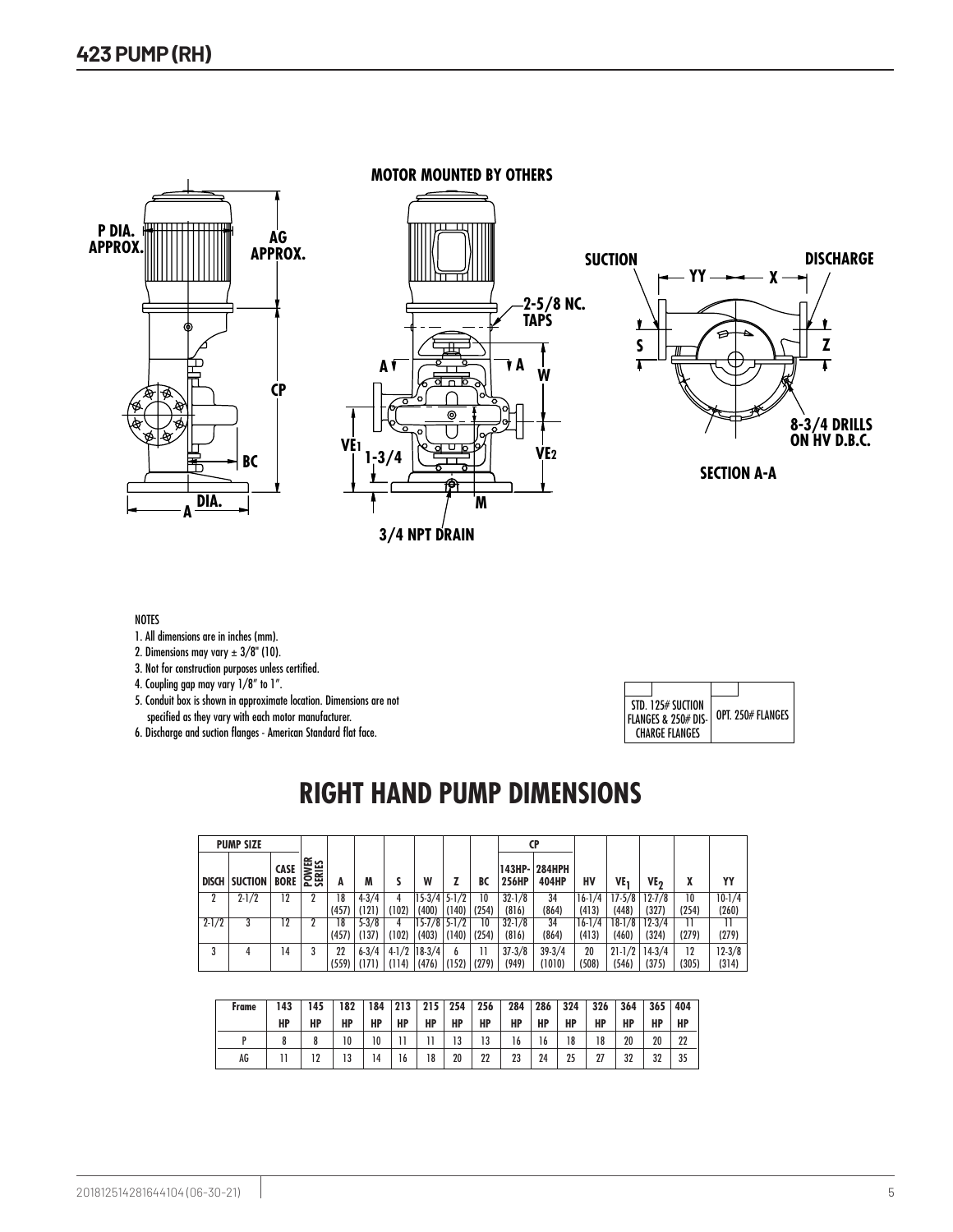

**MOTOR MOUNTED BY OTHERS**





**SECTION A-A**

#### NOTES

- 1. All dimensions are in inches (mm).
- 2. Dimensions may vary  $\pm 3/8$ " (10).
- 3. Not for construction purposes unless certified.
- 4. Coupling gap may vary 1/8" to 1".
- 5. Conduit box is shown in approximate location. Dimensions are not specified as they vary with each motor manufacturer.
- 6. Discharge and suction flanges American Standard flat face.

| STD. 125# SUCTION<br><b>FLANGES &amp; 250#</b> | OPT. 250# FLANGES |
|------------------------------------------------|-------------------|
| <b>DISCHARGE FLANGES</b>                       |                   |

### **LEFT HAND PUMP DIMENSIONS**

|              | <b>PUMP SIZE</b> |                            |                        |       |           |       |                  |           |       |                 | CP                     |            |            |            |       |          |
|--------------|------------------|----------------------------|------------------------|-------|-----------|-------|------------------|-----------|-------|-----------------|------------------------|------------|------------|------------|-------|----------|
| <b>DISCH</b> | <b>SUCTION</b>   | <b>CASE</b><br><b>BORE</b> | <b>POWER</b><br>SERIES |       | M         |       | W                |           | BC    | 143HP-<br>256HP | <b>284HPH</b><br>404HP | НV         | VE1        | ۷E7        |       | YY       |
| ŋ            | $2 - 1/2$        | 12                         |                        | 18    | $4 - 3/4$ |       | $13-1/4$         | $5 - 1/2$ | 10    | $32 - 1/8$      | 34                     | $16 - 1/4$ | $10-5/8$   | $15 - 3/8$ | 10    | $10-1/4$ |
|              |                  |                            |                        | (457) | (121)     | (102) | (349)            | (140)     | (254) | (816)           | (864)                  | (413)      | (270)      | (391)      | (254) | (260)    |
| $2 - 1/2$    |                  | 12                         |                        | 18    | $5 - 3/8$ | 4     | $13-1/8$         | $5 - 1/2$ | 10    | $32 - 1/8$      | 34                     | $16-1/4$   | $10-1/8$   | $15 - 1/2$ |       | 11       |
|              |                  |                            |                        | (457) | (137)     | (102) | (340)            | (140)     | (254) | (816)           | (864)                  | (413)      | (257)      | (394)      | (279) | (279)    |
| 3            |                  | 14                         |                        | 22    | $6 - 3/4$ |       | $4-1/2$   15-1/4 | b         | 11    | $37 - 3/8$      | $39 - 3/4$             | 20         | $11 - 1/2$ | $18-1/4$   | 12    | $12-3/8$ |
|              |                  |                            |                        | (559) | (171)     | (114) | (387)            | (152)     | (279) | (949)           | (1010)                 | (508)      | (292)      | (464)      | (305) | (314)    |

| Frame | 143 | :45 | 182 | 184 | 213 |    | 215 254 | 256 | 284        | 286 | 324 | 326 | 364 | 365 | 404 |
|-------|-----|-----|-----|-----|-----|----|---------|-----|------------|-----|-----|-----|-----|-----|-----|
|       | HP  | HP  | HP  | HP  | HP  | HP | НP      | HP  | <b>HPH</b> | HPH | HP  | HP  | HP  | HP  | НP  |
|       |     |     | 10  | 10  |     |    | 13      | 13  | 16         | 16  | 18  | 18  | 20  | 20  | 22  |
| AG    |     |     | 13  | 14  | 16  | 18 | 20      | 22  | 23         | 24  | 25  |     | 32  | 32  | 35  |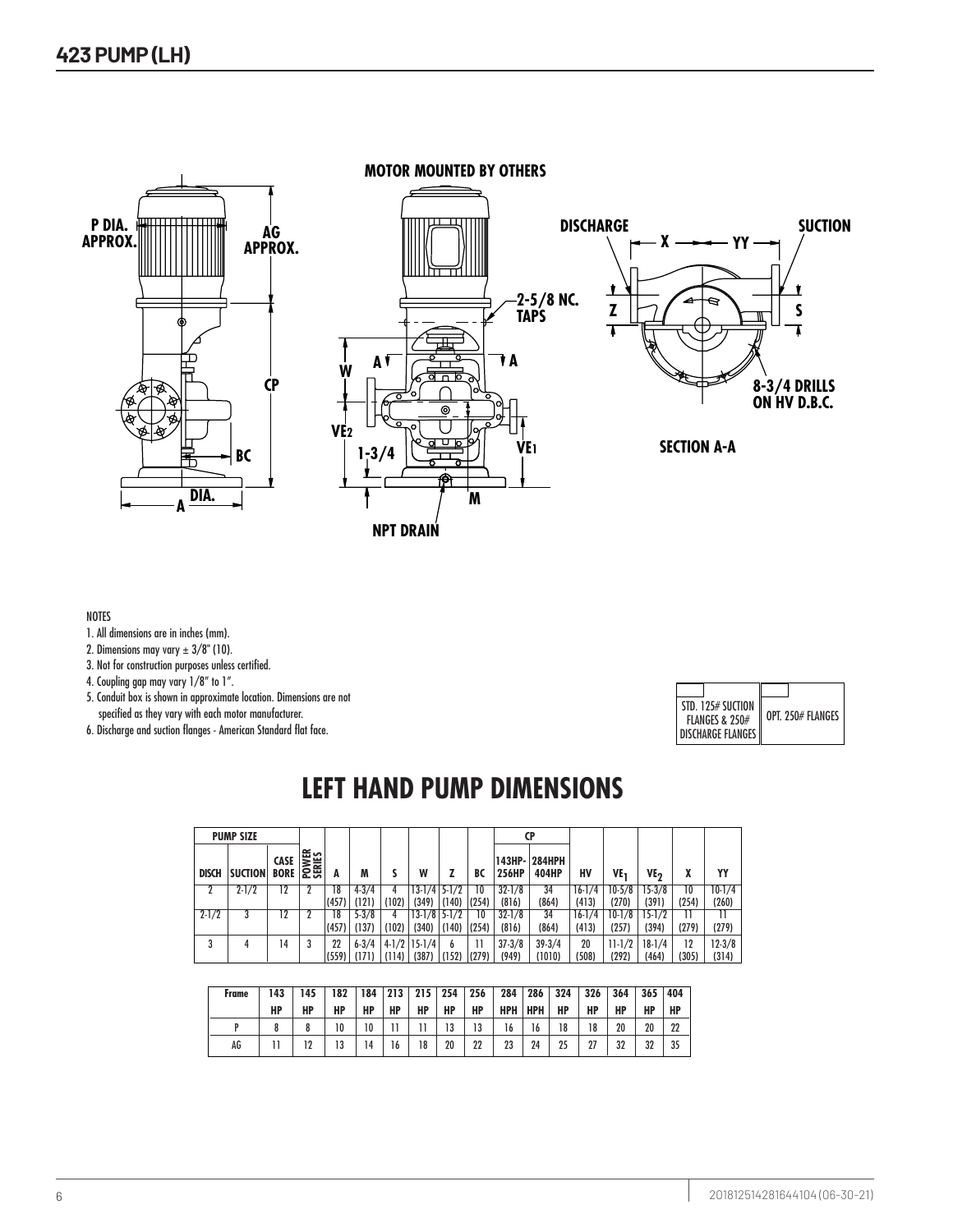

# **RIGHT HAND PUMP**

| BASE | SIZE  | HA    | HB     | HE    | HG        | HН               | HP    |
|------|-------|-------|--------|-------|-----------|------------------|-------|
| 4    | 12x34 | 12    | 34     | 9     | 3         | $\overline{1/2}$ | 20    |
|      |       | (305) | (863)  | (228) | (76)      | (13)             | (508) |
| 5    | 12x38 | 12    | 38     | 9     | 3         | $\overline{1/2}$ | 20    |
|      |       | (305) | (964)  | (228) | (76)      | (13)             | (508) |
| 7    | 13x42 | 13    | 42     | 10    | 4         | 5/8              | 24    |
|      |       | (330) | (1066) | (254) | (102)     | (16)             | (609) |
| 9    | 15x44 | 15    | 44     | 12    | $3 - 3/8$ | 5/8              | 24    |
|      |       | (381) | (1117) | (305) | (86)      | (16)             | (609) |
| 11   | 18x48 | 18    | 48     | 15    | 4         | 5/8              |       |
|      |       | (457) | (1218) | (381) | (102)     | (16)             | (25)  |
| 12   | 18x54 | 18    | 54     | 15    | 4         | 5/8              |       |
|      |       | (457) | (1371) | (381) | (102)     | (16)             | (25)  |
| 13   | 18x60 | 18    | 60     | 15    | 4         | 5/8              | 24    |
|      |       | (457) | (1523) | (381) | (102)     | (16)             | (609) |
| 15   | 22x60 | 22    | 60     | 19    | 4         | 5/8              |       |
|      |       | (558) | (1523) | (482) | (102)     | (16)             | (25)  |
| 16   | 22x72 | 22    | 72     | 19    | 4         | 5/8              |       |
|      |       | (558) | (1827) | (482) | (102)     | (16)             | (25)  |
| 17   | 22x84 | 22    | 84     | 19    | 4         | 5/8              |       |
|      |       | (558) | (2134) | (482) | (102)     | (16)             | (25)  |

|              | <b>STANDARD</b><br><b>125# SUCTION FLANGE.</b><br><b>250# DISCHARGE FLANGE</b> |                            |                  |                    | <b>OPTIONAL</b><br><b>250# SUCTION AND</b><br><b>DISCHARGE FLANGES</b> |                                 |                                    |                    | <b>STANDARD</b><br>5x5x12 & 6x6x12<br><b>150# SUCTION FLANGE,</b><br><b>300# DISCHARGE FLANGE</b> |                    |              | <b>OPTIONAL</b><br>5x5x12 & 6x6x12<br><b>300# SUCTION AND</b><br><b>DISCHARGE FLANGES</b> |              | 뉴<br>Ë | 182 |                    |                |                     |   |                |                       |       |                       |               |                |  |               | <u>ខ្មែរ ក្នុង ក្នុង ក្នុង ក្នុង ក្នុង ក្នុង ក្នុង ក្នុង ក្នុង ក្នុង ក្នុង ក្នុង ក្នុង ក្នុង ក្នុង ក្នុង ក្នុង ក<br/>ក្នុង ក្នុង ក្នុង ក្នុង ក្នុង ក្នុង ក្នុង ក្នុង ក្នុង ក្នុង ក្នុង ក្នុង ក្នុង ក្នុង ក្នុង ក្នុង ក្នុង ក្នុង ក្</u> |       | 405T  | 445TS                     |              | 449TS<br>449TS |        |
|--------------|--------------------------------------------------------------------------------|----------------------------|------------------|--------------------|------------------------------------------------------------------------|---------------------------------|------------------------------------|--------------------|---------------------------------------------------------------------------------------------------|--------------------|--------------|-------------------------------------------------------------------------------------------|--------------|--------|-----|--------------------|----------------|---------------------|---|----------------|-----------------------|-------|-----------------------|---------------|----------------|--|---------------|-----------------------------------------------------------------------------------------------------------------------------------------------------------------------------------------------------------------------------------------|-------|-------|---------------------------|--------------|----------------|--------|
|              | <b>PUMP SIZE</b>                                                               |                            |                  |                    |                                                                        |                                 |                                    |                    |                                                                                                   |                    |              |                                                                                           |              |        |     |                    |                |                     |   |                |                       |       |                       |               |                |  |               | 12   13   14   16   18   21   23   22   24   24   25   25   26   26   28   27   29   28   30   30   33   31   34   34   36   39   45                                                                                                    |       |       |                           |              |                |        |
|              | <b>DISCH SUCTION</b>                                                           | <b>CASE</b><br><b>BORE</b> | <b>POWER</b>     | D                  | M                                                                      |                                 | W                                  |                    | CP                                                                                                | HY                 | X            | YY                                                                                        | <b>FRAME</b> | (305)  |     | $\frac{300}{(35)}$ | (406)          | $\frac{457}{(533)}$ |   | (584)          | $\frac{(558)}{(609)}$ | (609) | $\frac{(635)}{(635)}$ | <u>iaiais</u> | $\frac{1}{36}$ |  | $\frac{1}{2}$ | $\boxed{838}$                                                                                                                                                                                                                           | (787) | (863) | $\frac{1}{(863)}$         | $\sqrt{166}$ |                | (1143) |
| $\mathbf{r}$ | $2-1/2$                                                                        | 12                         | $\boldsymbol{2}$ | 9<br>(228)         | $4 - 3/4$<br>(121)                                                     | (102)                           | $15-3/4$<br>(400)                  | $5 - 1/2$<br>(140) | $26 - 1/4$<br>(666)                                                                               | $3 - 3/4$<br>(95)  | 10<br>(254)  | $10-1/4$<br>(260)                                                                         | BASE         | 4      |     |                    | 5 <sup>1</sup> | 5                   | 9 | 9              | 9<br>9                |       |                       |               |                |  |               |                                                                                                                                                                                                                                         |       |       |                           |              |                |        |
| $2 - 1/2$    | 3                                                                              | 12                         | 2                | $9 - 3/4$<br>(248) | $5 - 3/8$<br>(136)                                                     | (102)                           | $15 - 7/8$<br>(403)                | $5 - 1/2$<br>(140) | $26 - 1/4$<br>(666)                                                                               | $3 - 5/8$<br>(92)  | Ш<br>(279)   | 11<br>(279)                                                                               | BASE         | 4      |     | 4                  | 5 <sup>1</sup> | 5                   | 9 | 9 <sup>1</sup> | 9<br>9                |       |                       |               |                |  |               |                                                                                                                                                                                                                                         |       |       |                           |              |                |        |
| 3            |                                                                                | 14                         | 3                | Ш<br>(279)         | (171)                                                                  | (114)                           | $6-3/4$ 4-1/2 18-3/4<br>(476)      | (152)              | 31<br>(787)                                                                                       | $4-1/4$<br>(108)   | 12<br>(305)  | $12 - 3/8$<br>(314)                                                                       | BASE         |        | 5   | 5                  | $7 \vert 7$    |                     | 9 |                |                       |       |                       |               |                |  |               |                                                                                                                                                                                                                                         | 15    |       | 15                        |              |                |        |
|              |                                                                                | 15                         | 3                | 11<br>(279)        | $7-1/8$<br>(181)                                                       | (130)                           | $18 - 7/8$ 6-1/2<br>(479)          | (165)              | 31<br>(787)                                                                                       | $4-1/8$<br>(105)   | 13<br>(330)  | $13 - 1/2$<br>(343)                                                                       | BASE         |        |     |                    |                |                     | 9 |                |                       |       |                       |               |                |  |               |                                                                                                                                                                                                                                         | 15    |       | 15                        |              |                |        |
|              | 5                                                                              | 12                         | 4A               | 14<br>(356)        | $6 - 5/8$                                                              | $(168)$ $(178)$                 | $20 - 7/8$<br>(530)                | (178)              | $35-3/8$ 11-1/8<br>(899)                                                                          | (283)              | 13<br>(330)  | 13<br>(330)                                                                               | BASE         |        |     |                    |                |                     |   |                |                       |       |                       |               |                |  | 16            |                                                                                                                                                                                                                                         | 16    |       | $16$   $16$   $17$   $17$ |              |                |        |
| 5            | h                                                                              | 15                         | 4                | (317)              | (232)                                                                  | (140)                           | 12-1/2 9-1/8 5-1/2 21-1/8<br>(536) | $7 - 1/2$<br>(190) | $34 - 1/2$<br>(876)                                                                               | $4 - 7/8$<br>(124) | 15<br>(381)  | 15-7/16<br>(392)                                                                          | BASE         |        |     |                    |                |                     |   |                |                       |       |                       |               |                |  |               |                                                                                                                                                                                                                                         | 15    |       | 15 16                     |              |                |        |
| 6            | h                                                                              | 12                         | 5Α               | 15<br>(381)        | $7 - 1/2$<br>(191)                                                     | 8<br>(203)                      | $22 - 7/8$<br>(581)                | (203)              | $38-1/2$ 10-7/8<br>(978)                                                                          | (276)              | 14<br>(356)  | 14<br>(356)                                                                               | BASE         |        |     |                    |                |                     |   |                |                       |       |                       |               |                |  |               |                                                                                                                                                                                                                                         | 16    |       | $16$   $16$   $17$   $17$ |              |                |        |
| 6            | 8                                                                              | 17                         | 5                | $14-3/4$           |                                                                        | $(374)$ $(279)$ $(178)$ $(622)$ | $24 - 1/2$                         | (228)              | 38<br>(964)                                                                                       | $3-1/2$<br>(89)    | 16<br> (406) | $16-1/2$<br>(419)                                                                         | BASE         |        |     |                    |                |                     |   |                |                       |       |                       |               |                |  |               |                                                                                                                                                                                                                                         |       |       |                           |              |                |        |

NOTES

1. All dimensions are in inches.

2. Dimensions may vary  $\pm 3/8$ ".

3. Not for construction purposes unless certified.

4. Coupling gap may vary 1/8" thru 1".

5. Conduit box is shown in approximate location. Dimensions are not specifed as they vary with each motor manufacturer.

6. Suction and discharge flanges are ANSI standard flat face.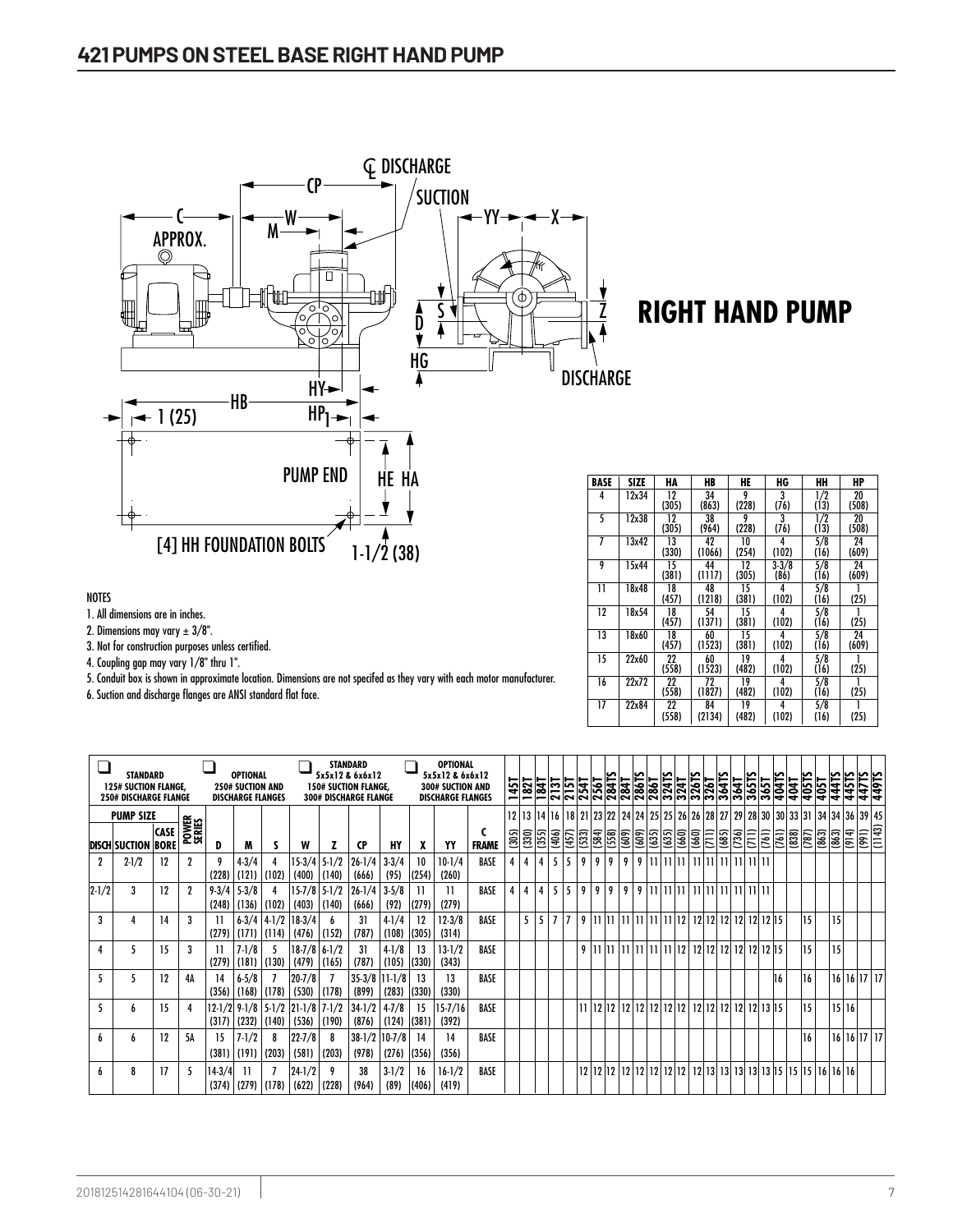

1. All dimensions are in inches.

2. Dimensions may vary  $\pm 3/8$ ".

3. Not for construction purposes unless certified.

4. Coupling gap may vary 1/8" thru 1".

5. Conduit box is shown in approximate location. Dimensions are not specifed as they vary with each motor manufacturer.

6. Suction and discharge flanges are ANSI standard flat face.

| BASE | SIZE  | HA          | HB           | HE          | HG                | HН                    | HP          |
|------|-------|-------------|--------------|-------------|-------------------|-----------------------|-------------|
| 4    | 12x34 | 12<br>(305) | 34<br>(863)  | 9<br>(228)  | 3<br>(76)         | $\frac{1}{2}$<br>(13) | 20<br>(508) |
| 5    | 12x38 | 12<br>(305) | 38<br>(964)  | 9<br>(228)  | 3<br>(76)         | 1/2<br>(13)           | 20<br>(508) |
| 7    | 13x42 | 13<br>(330) | 42<br>(1066) | 10<br>(254) | 4<br>(102)        | 5/8<br>(16)           | 24<br>(609) |
| 9    | 15x44 | 15<br>(381) | 44<br>(1117) | 12<br>(305) | $3 - 3/8$<br>(86) | 5/8<br>(16)           | 24<br>(609) |
| 11   | 18x48 | 18<br>(457) | 48<br>(1218) | 15<br>(381) | 4<br>(102)        | 5/8<br>(16)           | (25)        |
| 12   | 18x54 | 18<br>(457) | 54<br>(1371) | 15<br>(381) | 4<br>(102)        | 5/8<br>(16)           | (25)        |
| 13   | 18x60 | 18<br>(457) | 60<br>(1523) | 15<br>(381) | 4<br>(102)        | 5/8<br>(16)           | 24<br>(609) |
| 15   | 22x60 | 22<br>(558) | 60<br>(1523) | 19<br>(482) | 4<br>(102)        | 5/8<br>(16)           | (25)        |
| 16   | 22x72 | 22<br>(558) | 72<br>(1827) | 19<br>(482) | 4<br>(102)        | 5/8<br>(16)           | (25)        |
| 17   | 22x84 | 22<br>(558) | 84<br>(2134) | 19<br>(482) | 4<br>(102)        | 5/8<br>(16)           | (25)        |

|           | STANDARD<br><b>125# SUCTION FLANGE,</b><br><b>250# DISCHARGE FLANGE</b> |                            |                                        |                            | OPTIONAL<br><b>250# SUCTION AND</b><br><b>DISCHARGE FLANGES</b> |                |                              |                     | <b>STANDARD</b><br>5x5x12 & 6x6x12<br><b>150# SUCTION FLANGE,</b><br><b>300# DISCHARGE FLANGE</b> |                            |                      | <b>OPTIONAL</b><br>5x5x12 & 6x6x12<br>300# SUCTION AND<br><b>DISCHARGE FLANGES</b> |              | 45T<br>- | 182T      | $\overline{1841}$ |       |                |       | 7131 - 7131 - 7131 - 7131 - 714 - 715 - 716 - 716 - 716 - 716 - 716 - 716 - 716 - 716 - 716 - 716 - 716 - 716 -<br>716 - 716 - 716 - 716 - 716 - 716 - 716 - 716 - 716 - 716 - 716 - 716 - 716 - 716 - 716 - 716 - 716 - 716 - 71 |                        |   |                        |       |                          | 3267 |                   |       |   | 364L<br>364L<br>365L             | 404TS      | 405TS<br>404T                                        | 405T                   | 44415           | 445TS | 447TS        | 449TS       |
|-----------|-------------------------------------------------------------------------|----------------------------|----------------------------------------|----------------------------|-----------------------------------------------------------------|----------------|------------------------------|---------------------|---------------------------------------------------------------------------------------------------|----------------------------|----------------------|------------------------------------------------------------------------------------|--------------|----------|-----------|-------------------|-------|----------------|-------|-----------------------------------------------------------------------------------------------------------------------------------------------------------------------------------------------------------------------------------|------------------------|---|------------------------|-------|--------------------------|------|-------------------|-------|---|----------------------------------|------------|------------------------------------------------------|------------------------|-----------------|-------|--------------|-------------|
|           | <b>PUMP SIZE</b>                                                        |                            |                                        |                            |                                                                 |                |                              |                     |                                                                                                   |                            |                      |                                                                                    |              | 12       | <b>13</b> | 14                | 116   |                |       | 18 21 23 22 24 24 25 25 26 26 28 27 29 28 30                                                                                                                                                                                      |                        |   |                        |       |                          |      |                   |       |   |                                  |            | 30   33   31   34   34                               |                        |                 |       |              | 36 39 45    |
|           | <b>DISCH SUCTION</b>                                                    | <b>CASE</b><br><b>BORE</b> | <b>OWER</b><br>ERIES<br>ó<br><u>.គ</u> | D                          | M                                                               |                | W                            |                     | CP                                                                                                | HY                         | X                    | YY                                                                                 | <b>FRAME</b> | (305)    | (330)     | (355)             | (406) | (457)          | (533) | (558)<br>(584)                                                                                                                                                                                                                    | $\frac{1}{\sqrt{609}}$ |   | $\overline{635}$       | (635) | $\frac{660}{5}$<br>(660) | Ξ    | (685)             | (736) | Ξ | $\sqrt{161}$                     | $\sqrt{3}$ | $\overline{33}$                                      | $\boxed{663}$<br>(787) | $\frac{1}{863}$ | (914) | $\sqrt{991}$ | (1143)      |
|           | $2 - 1/2$                                                               | 12                         | 2                                      | 9<br>(228)                 | $4 - 3/4$<br>(121)                                              | (102)          | $13 - 1/4$<br>(337)          | $5 - 1/2$<br>(140)  | 26-1/4<br>(666)                                                                                   | $6 - 1/4$<br>(159)         | 10<br>(254)          | $10-1/4$<br>(260)                                                                  | BASE         | 4        | 4         | 4                 |       | 5              | 9     | 9<br>9                                                                                                                                                                                                                            | 9                      | 9 | 11   11   11           |       |                          |      | 11  1  1  1  1  1 |       |   |                                  |            |                                                      |                        |                 |       |              |             |
| $2 - 1/2$ | 3                                                                       | 12                         | $\overline{2}$                         | $9 - 3/4$<br>(248)         | $5 - 3/8$<br>(136)                                              | (102)          | $13-1/8$<br>(333)            | $5 - 1/2$<br>(140)  | $26 - 1/4$<br>(666)                                                                               | $6 - 3/8$<br>(162)         | Н<br>(279)           | Н<br>(279)                                                                         | BASE         | 4        | 4         | 4                 | 5     | 5              | 9     | 9<br>9                                                                                                                                                                                                                            | 9                      | 9 | 11   11   11           |       |                          |      |                   |       |   |                                  |            |                                                      |                        |                 |       |              |             |
| 3         |                                                                         | 14                         | 3                                      | Н<br>(279)                 | $6 - 3/4$<br>(171)                                              | (114)          | 4-1/2 115-1/4<br>(387)       | (152)               | 31<br>(787)                                                                                       | $7 - 3/4$<br>(197)         | 12<br>(305)          | $12-3/8$<br>(314)                                                                  | BASE         |          | 5         | 5                 |       | $\overline{1}$ | 9     | 11  11  11  11   11   11   12                                                                                                                                                                                                     |                        |   |                        |       |                          |      |                   |       |   | 12 12 12 12 12 12 13             |            |                                                      | 15                     |                 | 15    |              |             |
|           | י                                                                       | 15                         | 3                                      | Н<br>(279)                 | $7 - 1/8$<br>(181)                                              | (130)          | $15 - 1/8$<br>(384)          | $6-1/2$<br>(165)    | 31<br>(787)                                                                                       | $7 - 7/8$<br>(257)         | 13<br>(330)          | $13-1/2$<br>(343)                                                                  | BASE         |          |           |                   |       |                | 9     | l 11   11                                                                                                                                                                                                                         |                        |   | 11   11   11   11   12 |       |                          |      |                   |       |   | 12 12 12 12 12 12 12 15          |            |                                                      | 15                     |                 | 15    |              |             |
|           |                                                                         | 12                         | 4А                                     | 14<br>(356)                | $6 - 5/8$<br>(168)                                              | (178)          | $18-1/8$<br>(460)            | (178)               | $35 - 3/8$<br>(899)                                                                               | $13 - 7/8$<br>(352)        | 13<br>(330)          | 13<br>(330)                                                                        | BASE         |          |           |                   |       |                |       |                                                                                                                                                                                                                                   |                        |   |                        |       |                          |      |                   |       |   |                                  | 16         |                                                      | 16                     |                 |       |              | 16 16 17 17 |
| 5         | h                                                                       | 15                         | 4                                      | (317)                      | $12 - 1/2$ 9-1/8<br>(232)                                       | (140)          | 5-1/2 16-7/8 7-1/2<br>(536)  | (190)               | $34 - 1/2$<br>(876)                                                                               | $9 - 1/8$<br>(232)         | 15<br>(381)          | 15-7/16<br>(392)                                                                   | BASE         |          |           |                   |       |                |       |                                                                                                                                                                                                                                   |                        |   |                        |       |                          |      |                   |       |   | 12   12   12   12   12   13   15 |            |                                                      | 15                     |                 | 15 16 |              |             |
| h         | h                                                                       | 12                         | 5Α                                     | 15                         | $7 - 1/2$                                                       | 8              | $19 - 5/8$                   |                     | $38 - 1/2$                                                                                        | $14-1/8$                   | 14                   | 14                                                                                 | BASE         |          |           |                   |       |                |       |                                                                                                                                                                                                                                   |                        |   |                        |       |                          |      |                   |       |   |                                  |            |                                                      | 16                     |                 |       |              | 16 16 17 17 |
| 6         | 8                                                                       | 17                         | 5                                      | (381)<br>$14-3/4$<br>(374) | (191)<br>(279)                                                  | (203)<br>(178) | (498)<br>$17 - 1/2$<br>(445) | (203)<br>9<br>(228) | (978)<br>38<br>(964)                                                                              | (359)<br>$10-1/2$<br>(267) | (356)<br>16<br>(406) | (356)<br>$16-1/2$<br>(419)                                                         | BASE         |          |           |                   |       |                |       |                                                                                                                                                                                                                                   |                        |   |                        |       |                          |      |                   |       |   |                                  |            | 12   13   13   13   13   13   15   15   16   16   16 |                        |                 |       |              |             |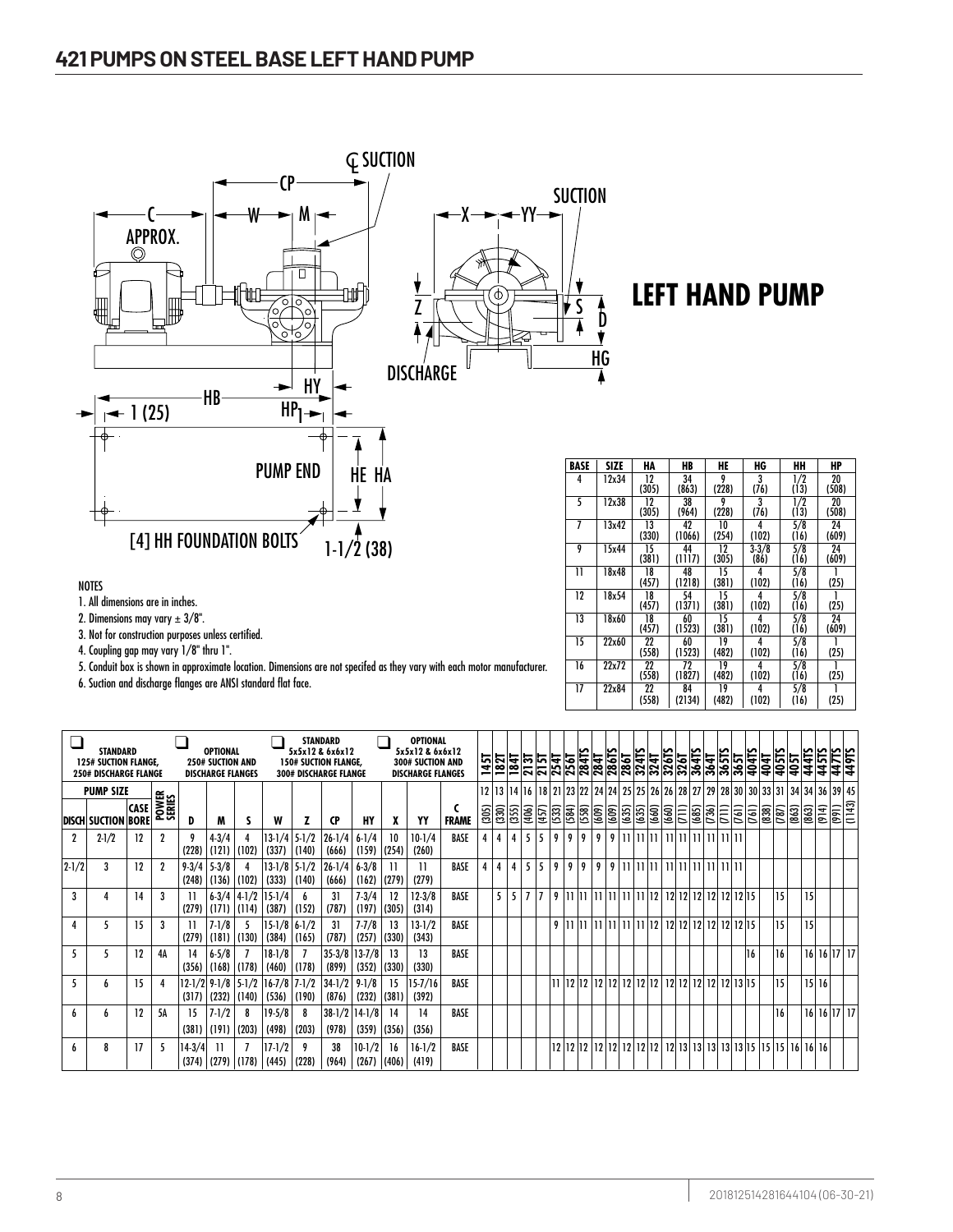

### **RIGHT HAND PUMP**

| <b>BASE</b>             | SIZE  | HA          | HB                   | HE                  | HF                   | HG                 | HН          | ΗК                     | HP            |
|-------------------------|-------|-------------|----------------------|---------------------|----------------------|--------------------|-------------|------------------------|---------------|
| $\overline{\mathbf{3}}$ | 9x33  | 9           | $33 - 1/2$           | $13-3/4$            | $32 - 1/4$           | 3                  | 3/8         | $1 - 1/2$              | 5/8           |
|                         |       | (229)       | (851)                | (349)               | (826)                | (76)               | (10)        | (38)                   | (16)          |
| 5                       | 11x36 | Н<br>(279)  | $36 - 1/2$<br>(927)  | $15 - 7/8$<br>(403) | $35 - 1/8$<br>(892)  | 3<br>(76)          | 1/2<br>(13) | $1 - 1/2$<br>(38)      | 11/16<br>(17) |
| 6                       | 11x42 | Н<br>(279)  | $42 - 1/2$<br>(1080) | $15 - 7/8$<br>(403) | $41 - 1/8$<br>(1045) | 3<br>(76)          | 1/2<br>(13) | $1 - 1/2$<br>(38)      | 11/16<br>(17) |
| 8                       | 14x42 | 14<br>(356) | $42 - 1/2$<br>(1080) | 19<br>(483)         | 41<br>(1041)         | 3<br>(76)          | 5/8<br>(16) | $1-1/2$<br>(38)        | 3/4<br>(19)   |
| 9                       | 14x48 | 14<br>(356) | $48 - 1/2$<br>(1232) | 19<br>(483)         | 47<br>(1194)         | 3<br>(76)          | 5/8<br>(16) | $1-1/2$<br>(38)        | 3/4<br>(19)   |
| 10                      | 14x56 | 14<br>(356) | $56 - 1/2$<br>(1435) | 19<br>(483)         | 55<br>(1397)         | 3<br>(76)          | 5/8<br>(16) | $1-1/2$<br>(38)        | 3/4<br>(19)   |
| 11                      | 18x46 | 18<br>(457) | $46 - 1/2$<br>(1181) | $25 - 1/8$<br>(638) | $44 - 7/8$<br>(1140) | 4<br>(102)         | 3/4<br>(19) | $\overline{2}$<br>(51) | 13/16<br>(21) |
| 12                      | 18x54 | 18<br>(457) | $54-1/2$<br>(1384)   | $25 - 1/8$<br>(638) | $52 - 7/8$<br>(1343) | 4<br>(102)         | 3/4<br>(19) | 2<br>(51)              | 13/16<br>(21) |
| 13                      | 18x64 | 18<br>(457) | $64-1/2$<br>(1638)   | $25 - 1/8$<br>(638) | $62 - 7/8$<br>(1597) | 4<br>(102)         | 3/4<br>(19) | $\overline{2}$<br>(51) | 13/16<br>(21) |
| 15                      | 22x54 | 22<br>(559) | $54-1/2$<br>(1384)   | $29 - 1/8$<br>(740) | $52 - 7/8$<br>(1343) | $4 - 1/2$<br>(114) | 3/4<br>(19) | 2<br>(51)              | 13/16<br>(21) |
| 16                      | 22x64 | 22<br>(559) | $64-1/2$<br>(1638)   | $29 - 1/8$<br>(740) | $62 - 7/8$<br>(1597) | $4 - 1/2$<br>(114) | 3/4<br>(19) | 2<br>(51)              | 13/16<br>(21) |
| 17                      | 22x74 | 22<br>(559) | $74-1/2$<br>(1892)   | $29 - 1/8$<br>(740) | $72 - 7/8$<br>(1851) | $4 - 1/2$<br>(114) | 3/4<br>(19) | 2<br>(51)              | 13/16<br>(21) |
| 18                      | 22x82 | 22<br>(559) | $82 - 1/2$<br>(2273) | $29 - 1/8$<br>(740) | $80 - 7/8$<br>(2054) | $4 - 1/2$<br>(114) | 3/4<br>(19) | $\overline{2}$<br>(51) | 13/16<br>(21) |

1. All dimensions are in inches.

2. Dimensions may vary  $\pm 3/8$ ".

- 3. Not for construction purposes unless certified.
- 4. Coupling gap may vary 1/8" thru 1".
- 5. Conduit box is shown in approximate location. Dimensions are not specifed as they vary with each motor manufacturer.
- 6. Suction and discharge flanges are ANSI standard flat face.

|           | <b>STANDARD</b><br><b>125# SUCTION FLANGE.</b><br><b>250# DISCHARGE FLANGE</b> |             |                 |                    | OPTIONAL<br><b>250# SUCTION AND</b><br><b>DISCHARGE FLANGES</b> |                                                 |                                            | <b>STANDARD</b> | 5x5x12 & 6x6x12<br><b>150# SUCTION FLANGE,</b><br><b>300# DISCHARGE FLANGE</b> |                            |             | <b>OPTIONAL</b><br>5x5x12 & 6x6x12<br><b>300# SUCTION AND</b><br><b>DISCHARGE FLANGES</b> |              | 1451  | 1821  | <u>lai</u> |       |                |        | $\frac{2}{13}$                                                                                                                            | 284   |       |       | $\frac{2867}{2861}$         |       | 3261 | 364TS | 364   | 365TS<br>365T | 404TS                      | $\frac{1}{2}$ | 40515       | 405T                                      | 4415         | 441          | 445TS<br>451 | 4471. | 4491.       |
|-----------|--------------------------------------------------------------------------------|-------------|-----------------|--------------------|-----------------------------------------------------------------|-------------------------------------------------|--------------------------------------------|-----------------|--------------------------------------------------------------------------------|----------------------------|-------------|-------------------------------------------------------------------------------------------|--------------|-------|-------|------------|-------|----------------|--------|-------------------------------------------------------------------------------------------------------------------------------------------|-------|-------|-------|-----------------------------|-------|------|-------|-------|---------------|----------------------------|---------------|-------------|-------------------------------------------|--------------|--------------|--------------|-------|-------------|
|           | <b>PUMP SIZE</b>                                                               |             |                 |                    |                                                                 |                                                 |                                            |                 |                                                                                |                            |             |                                                                                           |              |       |       |            |       |                |        | 13   13   14   16   18   21   23   22   24   24   25   25   26   26   28   27   29   28   30   30   31   34   34   38   36   40   39   45 |       |       |       |                             |       |      |       |       |               |                            |               |             |                                           |              |              |              |       |             |
|           | <b>DISCH SUCTION BORE</b>                                                      | <b>CASE</b> | POWER<br>SERIES | D                  | M                                                               |                                                 | w                                          |                 | <b>CP</b>                                                                      | HY                         |             | YY                                                                                        | <b>FRAME</b> | (330) | (330) | (355)      | (406) | (457)<br>(533) | (584)  | (558)                                                                                                                                     | (609) | (609) | (635) | (660)<br>$\overline{3}$     | (660) | Ξ    | (685) | (736) | $\widehat{z}$ | (761)<br>$\sqrt{161}$      | (838)         | $\sqrt{37}$ | (863)                                     | $\sqrt{863}$ | $\sqrt{965}$ | (914)<br>Ιē  | (166) | (1143)      |
| 2         | $2 - 1/2$                                                                      | 12          | $\mathbf{2}$    | (228)              | $4-3/4$<br>(121)                                                | (102)                                           | $15-3/4$ 5-1/2<br>(400)                    | (140)           | $26 - 1/4$<br>(666)                                                            | $4-1/4$<br>(108)           | 10<br>(254) | $10-1/4$<br>(260)                                                                         | BASE         |       | 3     | 3          | 5     | 6              | 8<br>8 | 8 <sup>0</sup>                                                                                                                            |       | 9     | 9     |                             |       |      |       |       |               |                            |               |             |                                           |              |              |              |       |             |
| $2 - 1/2$ | 3                                                                              | 12          | 2               | $9 - 3/4$<br>(248) | $5 - 3/8$<br>(136)                                              | (102)                                           | 15-7/8 5-1/2<br>(403)                      | (140)           | $26 - 1/4$<br>(666)                                                            | $4-1/8$<br>(105)           | (279)       | $\mathbf{1}$<br>(279)                                                                     | BASE         |       | 3     | 3          | 5     | 6              | 8<br>8 | 8                                                                                                                                         | 9     | 9     | 9     |                             |       |      |       |       |               |                            |               |             |                                           |              |              |              |       |             |
| 3         |                                                                                | 14          | 3               |                    |                                                                 | $10-3/4$ 6-3/4 4-1/2<br>$(273)$ $(171)$ $(114)$ | $18-3/4$<br>(476)                          | (152)           | 31<br>(787)                                                                    | $4 - 3/4$<br>(121)         | 12<br>(305) | $12 - 3/8$<br>(314)                                                                       | <b>BASE</b>  |       |       |            |       | 6<br>9         | 9      | 9                                                                                                                                         | 9     | 9     | 9     | $12 12 $                    |       |      |       |       |               | 12 12 12 12 12 12 13 16 15 |               |             |                                           |              |              |              |       |             |
| 4         |                                                                                | 15          | 3               | (279)              | $7 - 1/8$<br>(181)                                              | (130)                                           | $18-7/8$ 6-1/2<br>(479)                    | (165)           | 31<br>(787)                                                                    | $4 - 5/8$<br>(117)         | 13<br>(330) | $13 - 1/2$<br>(343)                                                                       | BASE         |       |       |            |       |                |        | 9                                                                                                                                         | 9     | 9     | 9     | 12121                       |       |      |       |       |               |                            |               |             | 12 12 12 12 12 12 12 15 16 15 16 16 16    |              |              |              |       |             |
| 5         |                                                                                | 12          | 4Α              | 14<br>(356)        | $6 - 5/8$<br> (168)                                             | (178)                                           | $20 - 7/8$<br>(530)                        | (178)           | (899)                                                                          | $35-3/8$   11-1/8<br>(283) | 13<br>(330) | 13<br>(330)                                                                               | BASE         |       |       |            |       |                |        |                                                                                                                                           |       |       |       |                             |       |      |       |       |               | 17                         |               | 17          |                                           | 17           |              | 17           |       | $18$   $18$ |
| 5         | n                                                                              | 15          |                 | (317)              | (232)                                                           | (140)                                           | $12-1/2$ 9-1/8 5-1/2 21-1/8 7-1/2<br>(536) | (190)           | $34 - 1/2$<br>(876)                                                            | $5 - 3/8$<br>(137)         | 15<br>(381) | 15-7/16<br>(392)                                                                          | <b>BASE</b>  |       |       |            |       |                |        |                                                                                                                                           |       |       |       |                             |       |      |       |       |               |                            |               |             | 12 12 12 12 12 13 16 16 16 16 16 16 16 16 |              |              |              |       |             |
| h         |                                                                                | 12          | 5Α              | 15<br>(381)        | $7 - 1/2$<br>(191)                                              | 8<br>(203)                                      | $22 - 7/8$<br>(581)                        | (203)           | (978)                                                                          | $38-1/2$ 10-7/8<br>(276)   | 14<br>(356) | 14<br>(356)                                                                               | <b>BASE</b>  |       |       |            |       |                |        |                                                                                                                                           |       |       |       |                             |       |      |       |       |               |                            |               | 17          |                                           | 17           |              | 17           |       | 18 18       |
| 6         | 8                                                                              |             | 5               | $14-3/4$           | -11                                                             | $(374)$ $(279)$ $(178)$ $(622)$                 | $ 24 - 1/2 $                               | (228)           | 38<br>(964)                                                                    | (102)                      | 16<br>(406) | $16-1/2$<br>(419)                                                                         | <b>BASE</b>  |       |       |            |       |                |        |                                                                                                                                           |       |       |       | 10   10   10   10   12   12 |       |      |       |       |               |                            |               |             |                                           |              |              |              |       |             |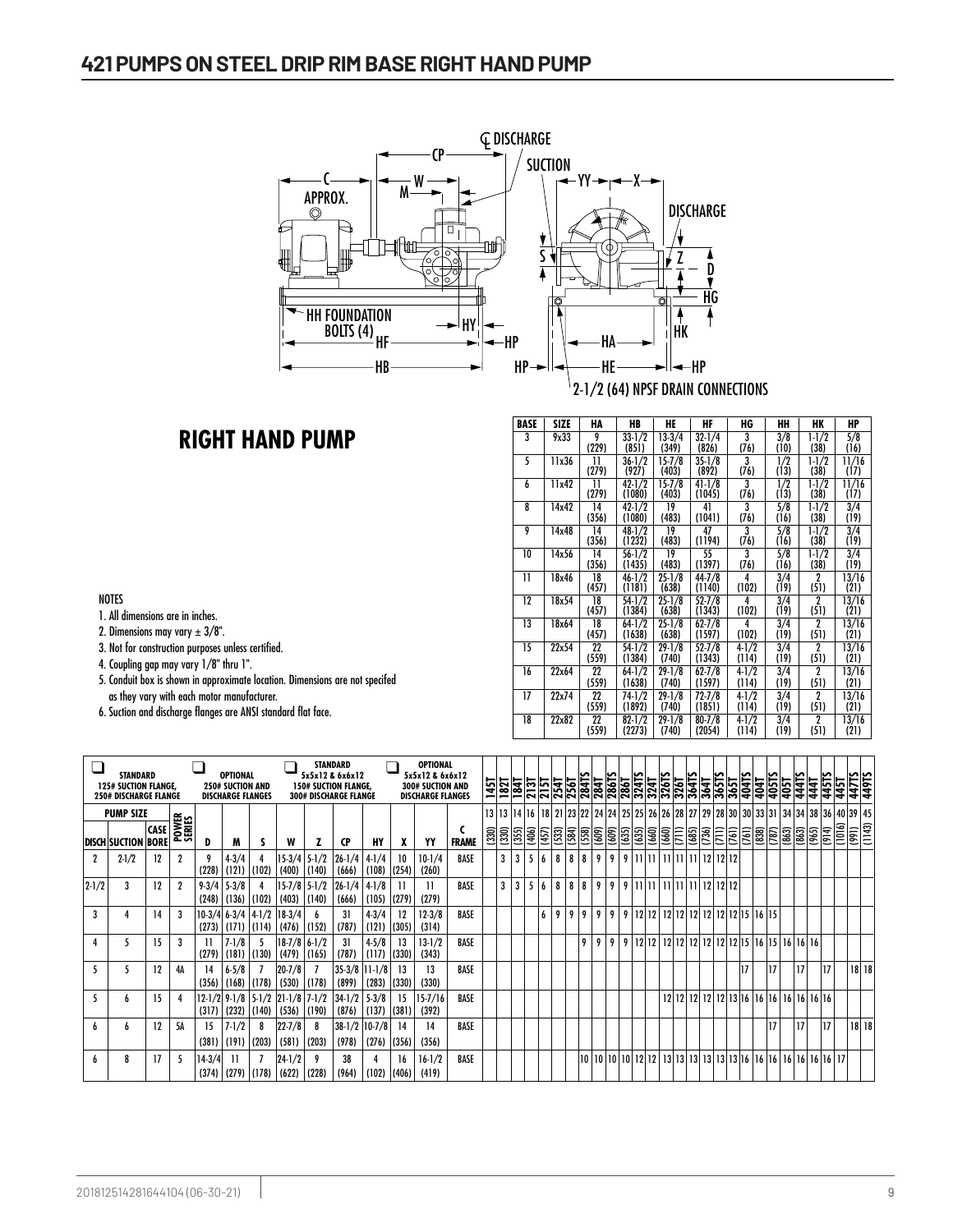#### **421 PUMPS ON STEEL DRIP RIM BASE LEFT HAND PUMP** <u>ON NEIL DRIVET OM BASE</u> Section **421** Page **302** <u>**HEIT ON NO NOTE**</u>



# **LEFT HAND PUMP**

| BASE | SIZE  | HA          | HB                   | HE                  | HF                   | HG                 | HН                    | HК                     | HP                    |
|------|-------|-------------|----------------------|---------------------|----------------------|--------------------|-----------------------|------------------------|-----------------------|
| 3    | 9x33  | 9<br>(229)  | $33 - 1/2$<br>(851)  | $13-3/4$<br>(349)   | $32 - 1/4$<br>(826)  | 3<br>(76)          | 3/8<br>(10)           | $1-1/2$<br>(38)        | 5/8<br>(16)           |
| 5    | 11x36 | Н<br>(279)  | $36 - 1/2$<br>(927)  | $15 - 7/8$<br>(403) | $35 - 1/8$<br>(892)  | 3<br>(76)          | $\frac{1}{2}$<br>(13) | $1-1/2$<br>(38)        | 11/16<br>(17)         |
| 6    | 11x42 | Н<br>(279)  | $42 - 1/2$<br>(1080) | $15 - 7/8$<br>(403) | $41 - 1/8$<br>(1045) | 3<br>(76)          | 1/2<br>(13)           | $1-1/2$<br>(38)        | 11/16<br>(17)         |
| 8    | 14x42 | 14<br>(356) | $42 - 1/2$<br>(1080) | 19<br>(483)         | 41<br>(1041)         | 3<br>(76)          | 5/8<br>(16)           | $1-1/2$<br>(38)        | 3/4<br>(19)           |
| 9    | 14x48 | 14<br>(356) | $48 - 1/2$<br>(1232) | 19<br>(483)         | 47<br>(1194)         | 3<br>(76)          | 5/8<br>(16)           | $1-1/2$<br>(38)        | $\frac{3}{4}$<br>(19) |
| 10   | 14x56 | 14<br>(356) | $56 - 1/2$<br>(1435) | 19<br>(483)         | 55<br>(1397)         | 3<br>(76)          | 5/8<br>(16)           | $1-1/2$<br>(38)        | 3/4<br>(19)           |
| П    | 18x46 | 18<br>(457) | $46 - 1/2$<br>(1181) | $25 - 1/8$<br>(638) | $44 - 7/8$<br>(1140) | 4<br>(102)         | 3/4<br>(19)           | 2<br>(51)              | 13/16<br>(21)         |
| 12   | 18x54 | 18<br>(457) | $54-1/2$<br>(1384)   | $25 - 1/8$<br>(638) | $52 - 7/8$<br>(1343) | 4<br>(102)         | 3/4<br>(19)           | $\overline{2}$<br>(51) | 13/16<br>(21)         |
| 13   | 18x64 | 18<br>(457) | $64-1/2$<br>(1638)   | $25 - 1/8$<br>(638) | $62 - 7/8$<br>(1597) | 4<br>(102)         | 3/4<br>(19)           | $\overline{2}$<br>(51) | 13/16<br>(21)         |
| 15   | 22x54 | 22<br>(559) | $54-1/2$<br>(1384)   | $29 - 1/8$<br>(740) | $52 - 7/8$<br>(1343) | $4-1/2$<br>(114)   | 3/4<br>(19)           | 2<br>(51)              | 13/16<br>(21)         |
| 16   | 22x64 | 22<br>(559) | $64-1/2$<br>(1638)   | $29 - 1/8$<br>(740) | $62 - 7/8$<br>(1597) | $4-1/2$<br>(114)   | 3/4<br>(19)           | 2<br>(51)              | 13/16<br>(21)         |
| 17   | 22x74 | 22<br>(559) | $74-1/2$<br>(1892)   | $29 - 1/8$<br>(740) | $72 - 7/8$<br>(1851) | $4 - 1/2$<br>(114) | 3/4<br>(19)           | $\mathbf 2$<br>(51)    | 13/16<br>(21)         |
| 18   | 22x82 | 22<br>(559) | $82 - 1/2$<br>(2273) | $29 - 1/8$<br>(740) | $80 - 7/8$<br>(2054) | $4 - 1/2$<br>(114) | 3/4<br>(19)           | 2<br>(51)              | 13/16<br>(21)         |

#### NOTES

1. All dimensions are in inches.

- 2. Dimensions may vary  $\pm 3/8$ ".
- 3. Not for construction purposes unless certified.
- 4. Coupling gap may vary 1/8" thru 1".
- 5. Conduit box is shown in approximate location. Dimensions are not specifed as they vary with each motor manufacturer.
- 6. Suction and discharge flanges are ANSI standard flat face.

|           | <b>STANDARD</b><br><b>125# SUCTION FLANGE.</b>   |       |              |                    | OPTIONAL<br><b>250# SUCTION AND</b> |                                     |                     |                                              | <b>STANDARD</b><br>5x5x12 & 6x6x12<br><b>150# SUCTION FLANGE.</b> |                       |             | <b>OPTIONAL</b><br>5x5x12 & 6x6x12<br><b>300# SUCTION AND</b> |              | 1451  |       | $\frac{1827}{1841}$ |                |                  |       | $\frac{15}{215}$<br>$\frac{15}{25}$<br>$\frac{15}{25}$<br>$\frac{15}{25}$<br>$\frac{15}{25}$                          |       |       |                |                                  |                |   |       |       |       |              |              | 404T<br>405TS   |             | 405T                                      | 4415  | 444   | 445TS<br>45T           |              | 447TS       |
|-----------|--------------------------------------------------|-------|--------------|--------------------|-------------------------------------|-------------------------------------|---------------------|----------------------------------------------|-------------------------------------------------------------------|-----------------------|-------------|---------------------------------------------------------------|--------------|-------|-------|---------------------|----------------|------------------|-------|-----------------------------------------------------------------------------------------------------------------------|-------|-------|----------------|----------------------------------|----------------|---|-------|-------|-------|--------------|--------------|-----------------|-------------|-------------------------------------------|-------|-------|------------------------|--------------|-------------|
|           | <b>250# DISCHARGE FLANGE</b><br><b>PUMP SIZE</b> |       |              |                    | <b>DISCHARGE FLANGES</b>            |                                     |                     |                                              | <b>300# DISCHARGE FLANGE</b>                                      |                       |             | <b>DISCHARGE FLANGES</b>                                      |              | 13    |       |                     |                |                  |       | 13   14   16   18   21   23   22   24   24   25   25   26   26   28   27   29   28   30   30   33   31   34   34   38 |       |       |                |                                  |                |   |       |       |       |              |              |                 |             |                                           |       |       |                        |              | 36 40 39 45 |
|           | <b>DISCH SUCTION BORE</b>                        | ∣CASE | <b>POWER</b> | D                  | M                                   |                                     | w                   |                                              | <b>CP</b>                                                         | HY                    |             | YY                                                            | <b>FRAME</b> | (330) | (330) | (355)               | (406)          | (457)            | (533) | (558)<br>(584)                                                                                                        | (609) | (609) | (635)          | (635)                            | (660)<br>(660) | Ξ | (685) | (736) | $\Xi$ | $\sqrt{161}$ | $\sqrt{161}$ | $\frac{1}{183}$ | $\sqrt{37}$ | $\boxed{63}$                              | (863) | (965) | $\frac{1}{2}$<br>(914) | $\sqrt{199}$ | (1143)      |
|           | $2-1/2$                                          | 12    | 2            | (228)              | $4 - 3/4$                           | $(121)$ (102)                       | (337)               | 13-1/4 5-1/2<br>(140)                        | $26 - 1/4$<br>(666)                                               | $6 - 3/4$<br>(171)    | 10<br>(254) | $10-1/4$<br>(260)                                             | <b>BASE</b>  |       | 3     | 3                   | 5 <sup>1</sup> | $\boldsymbol{6}$ | 8     | 8<br>8                                                                                                                | 9     | 9     |                |                                  |                |   |       |       |       |              |              |                 |             |                                           |       |       |                        |              |             |
| $2 - 1/2$ | 3                                                | 12    | $\mathbf{2}$ | $9 - 3/4$<br>(248) | $5 - 3/8$<br>(136)                  | (102)                               | (333)               | $13-1/8$ 5-1/2<br>(140)                      | $26 - 1/4$<br>(666)                                               | $6 - 7/8$<br>(175)    | 11<br>(279) | (279)                                                         | BASE         |       | 3     | 3                   | 5 <sup>1</sup> | 6                | 8     | 8<br>8                                                                                                                | 9     | 9     |                |                                  |                |   |       |       |       |              |              |                 |             |                                           |       |       |                        |              |             |
| 3         |                                                  | 14    | 3            | (273)              |                                     | $10-3/4$ 6-3/4 4-1/2<br>(171) (114) | 15-1/4<br>(387)     | (152)                                        | 31<br>(787)                                                       | $8-1/4$<br>(210)      | 12<br>(305) | $12 - 3/8$<br>(314)                                           | <b>BASE</b>  |       |       |                     |                | 6                | 9     | 9<br>  9                                                                                                              | 9     | 9     | 9 <sup>1</sup> | 12 12 12 12 12 12 12 12 12 15 16 |                |   |       |       |       |              |              |                 |             |                                           |       |       |                        |              |             |
|           | 5                                                | 15    | 3            | (279)              | $7 - 1/8$<br>(181)                  | (130)                               | (460)               | $15-1/8$ 6-1/2<br>(165)                      | 31<br>(787)                                                       | $8-3/8$<br>(213)      | 13<br>(330) | $13 - 1/2$<br>(343)                                           | <b>BASE</b>  |       |       |                     |                |                  |       | 9                                                                                                                     | 9     | 9     | 9              |                                  |                |   |       |       |       |              |              |                 |             |                                           | 16 16 |       |                        |              |             |
|           | 5                                                | 12    | 4A           | 14<br>(356)        | $6 - 5/8$<br>(168)                  | (178)                               | $18-1/8$<br>(460)   | (178)                                        | $35 - 3/8$<br>(899)                                               | $ 13 - 7/8 $<br>(352) | 13<br>(330) | 13<br>(330)                                                   | BASE         |       |       |                     |                |                  |       |                                                                                                                       |       |       |                |                                  |                |   |       |       |       |              | 17           |                 | 17          |                                           | 17    |       | 17                     |              | $18$   18   |
|           | h                                                | 15    | 4            | (317)              | (232)                               | $12-1/2$ 9-1/8 5-1/2<br>(140)       | (429)               | $16 - 7/8$ $7 - 1/2$<br>(190)                | $34 - 1/2$<br>(876)                                               | $9 - 5/8$<br>(244)    | 15<br>(381) | $15 - 7/16$<br>(392)                                          | BASE         |       |       |                     |                |                  |       |                                                                                                                       |       |       |                |                                  |                |   |       |       |       |              |              |                 |             | 12 12 12 12 12 13 16 16 16 16 16 16 16 16 |       |       |                        |              |             |
|           | h                                                | 12    | 5Α           | 15<br>(38]         | $7 - 1/2$<br>(191)                  | 8<br>(203)                          | $19 - 5/8$<br>(498) | 8<br>(203)                                   | $38-1/2$ 14-1/8<br>(978)                                          | (359)                 | 14<br>(356) | 14<br>(356)                                                   | <b>BASE</b>  |       |       |                     |                |                  |       |                                                                                                                       |       |       |                |                                  |                |   |       |       |       |              |              |                 | 17          |                                           | 17    |       | 17                     |              | 18 18       |
|           | 8                                                |       | 5            | $14 - 3/4$         |                                     |                                     | $17 - 1/2$          | 9<br>$(374)$ $(279)$ $(178)$ $(445)$ $(228)$ | 38<br>(964)                                                       | (279)                 | 16<br>(406) | $16 - 1/2$<br>(419)                                           | <b>BASE</b>  |       |       |                     |                |                  |       |                                                                                                                       |       |       |                |                                  |                |   |       |       |       |              |              |                 |             |                                           |       |       |                        |              |             |